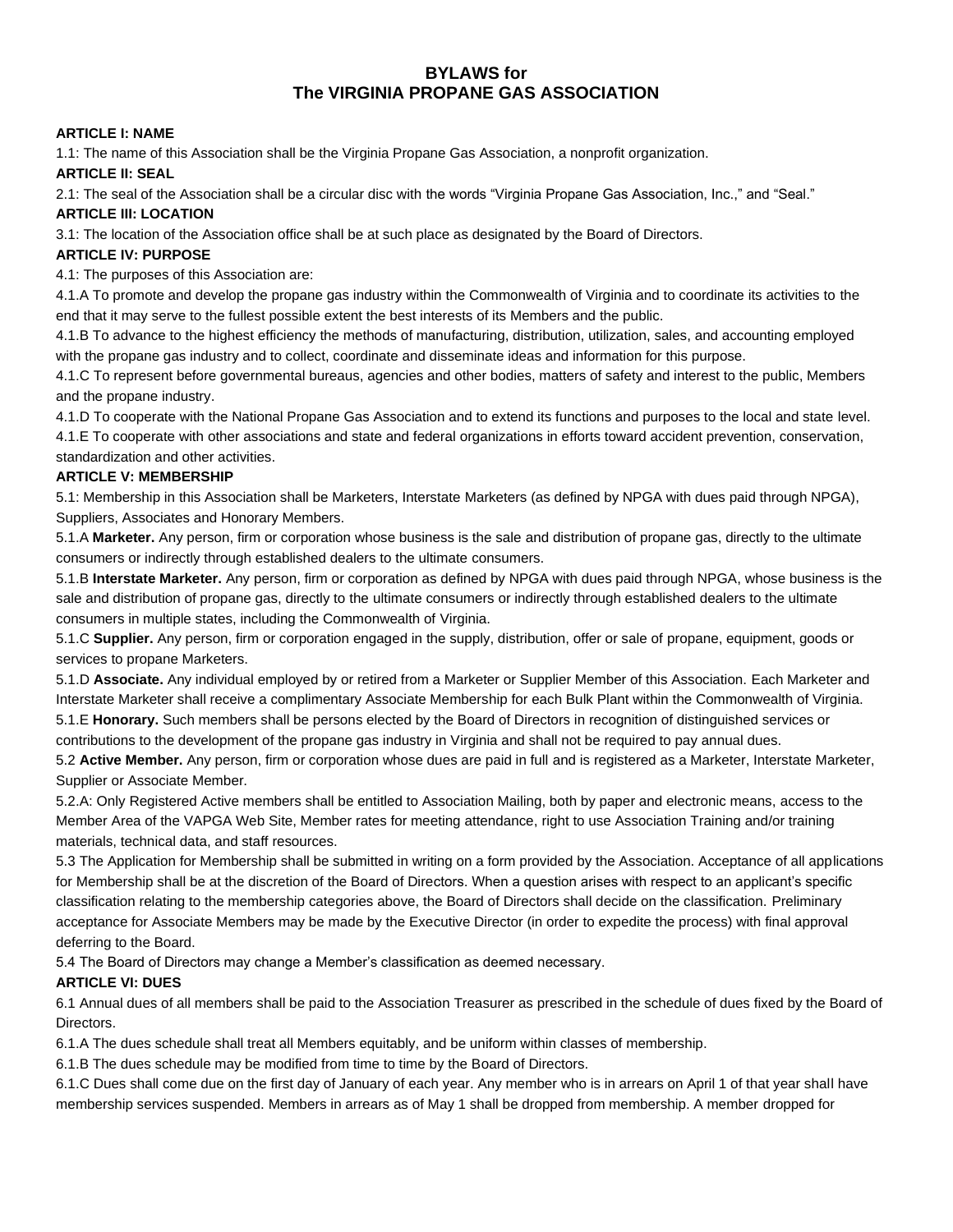nonpayment of dues may, upon payment of all delinquencies, be reinstated.

6.1.D The Board of Directors may, at its discretion, temporarily continue membership of a Member whose dues are in arrears.

6.2 Members whose dues are paid in full for the calendar year shall be considered Active Members of the Association.

#### **ARTICLE VII: OFFICERS**

7.1 The officers of this organization shall be the President, President-Elect, Secretary and Treasurer.

7.1.A **President.** The President shall serve as Chairperson of the Board of Directors. The president shall also serve as a Member, ex-officio, with the right to vote on all committees except the Nominating Committee. The President shall make all required appointments of Ad-Hoc Committees.

7.1.A.1 The President shall communicate to the Members at the Regular Membership Meetings any such matters and make such suggestions as may in the opinion of the President tend to promote the welfare and increase the usefulness of the Association.

7.1.A.2 The President shall perform such other duties as are necessarily incident to the office and which may be prescribed by the Board of Directors.

7.1.B **President-Elect**. The President-Elect shall serve as Chairperson of the Executive Committee. The President-elect shall become President at the Annual Meeting the year following his election or upon the death, resignation, or inability to act of the President.

7.1.C **Treasurer.** The Treasurer shall be in charge of the Association funds and financial records. The Treasurer shall collect all Member dues and/or assessments, shall have established proper accounting procedures for the handling of the Association's funds and shall be responsible for keeping of the funds in such banks, trust, or financial institutions as are approved by the Executive Committee. He/she shall report on the financial condition of the Association at all Membership and Board of Directors Meetings and at other times when called upon by the President.

7.1.C.1 At the end of each administrative year, the Treasurer or a designated representative shall present an Annual Report to the Membership and Board of Directors.

7.1.C.2 At the expiration of the Treasurer's term of office, the Treasurer or a designated representative shall immediately deliver over to the successor all books, monies and other property in the Treasurer's charge or in the absence of a successor, the Treasurer shall deliver such properties to the President.

7.1.D **Secretary.** The Secretary shall be responsible for the proper and legal mailing of notices to all Members. The Secretary shall oversee the proper recording of proceedings of all Meetings of the Association, Board of Directors Meetings and all Committees, and carry into execution all orders, votes and resolutions not otherwise committed. Minutes of these proceedings shall be available to all Members.

7.1.D.1 The Secretary shall see that records are kept of all Members and provide an Annual Membership Directory following the Annual Meeting.

7.2 The President, President-Elect, Secretary and Treasurer shall hold their offices for a term of one (1) year from the date of election and until their successors are duly elected and qualified.

### **ARTICLE VIII: BOARD OF DIRECTORS**

8.1 The governing body of this Association shall be the Board of Directors. The Board of Directors shall have supervision, control and direction of the affairs of the Association, its committees and publication; shall determine its policies or changes therein; shall actively prosecute its objectives and supervise the disbursements of its funds. The Board may adopt such rules and regulations for the conduct of its business as shall be deemed advisable, and may, in the execution of the powers granted, delegate certain of its authority and responsibility to the Executive Committee.

8.1.A It shall be the duty of the Board of Directors to assist and counsel the Officers of the Association; to make interim appointments, consistent with these By-Laws, of the Officers or Directors during the year, when any position is vacated for any reason, and to supervise the annual election of Officers and Directors.

8.1.B The Board of Directors shall be composed of sixteen (16) Members which include The President, President-Elect, Treasurer, and Secretary; the immediate Past President; the National Propane Gas Association State Director; one (1) Member elected from the Suppliers' Committee; and nine (9) Directors elected from the Membership at large. All Officers, Directors, the immediate Past President, and the National/State Director must be Active Members of the Association.

8.1.C The Board of Directors shall, from time to time as necessary, review and update the Association's Strategic Plan.

8.2 The terms of office shall be as follows:

8.2.A Four (4) Directors shall be elected in the odd-numbered years to serve a two (2) year term, and can only serve a total of six (6) consecutive years.

8.2.B Five (5) Directors shall be elected in the even-numbered years to serve a two (2) year term, and can only serve a total of six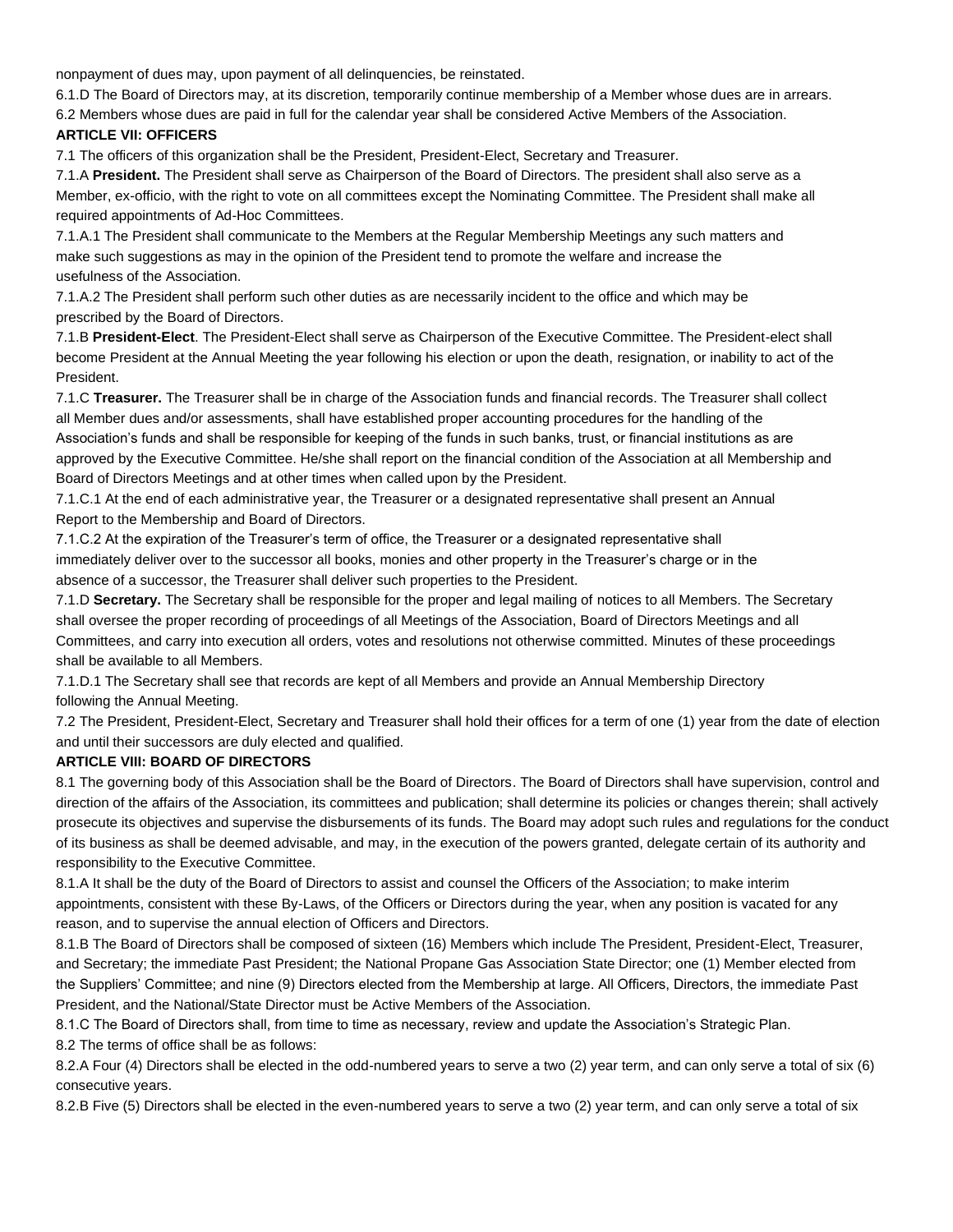(6) consecutive years.

8.2.C The Director elected from the Suppliers' Committee shall serve a one-year term and can only serve a total of three (3) consecutive years. The duly-elected Supplier Committee Vice Chair may act on behalf of and serve on the Board of Directors in the absence of the Supplier Committee Chairman.

8.3 At least two-thirds (2/3) of the Directors must be authorized representatives of Marketer and/or Interstate marketer Members of the Association.

8.3.A No more than one third (1/3) of the Directors can be from the Supplier, Associate or Honorary Membership Classification. 8.4 Quorums and Meetings of the Board of Directors shall be as follows:

8.4.A At any meeting of the Board of Directors no less than nine (9) directors and/or officers of the Board shall constitute a quorum for the transaction of the business of the Association and any such business of the Association thus transacted shall be valid providing it is affirmatively passed upon by a majority of those present. Voting rights of a Director shall not be delegated to another or exercised by proxy, except in the case of the Supplier Committee Chair.

8.4.B Regular Meetings of the Board of Directors shall coincide with the Regular Membership Meetings, which are recommended to be held no less than four (4) times during each administrative year at such time and at such places as the Board may prescribe. Notice of all such meetings shall be given to the Directors not less than twenty (20) days before the meeting is held.

8.4.C Special meetings of the Board of Directors may be called by the President or at the request of any three (3) Directors, by notice mailed, delivered, telephoned or sent electronically to each member of the Board of Directors not less than ten (10) days before the Meetings are held.

8.4.D Actions taken by electronic means or by mail ballot of the Members of the Board of Directors in which a quorum of such Directors, in writing, declare themselves in agreement shall constitute a valid action of the Board and must be reported at the next Regular Meeting of such Board.

8.5 The Board of Directors may consider and declare vacant, by majority vote, the seat on the Board of Directors of any elected officer or Director who shall have been absent from two (2) consecutive regular meetings of the Board of Directors during a single administrative year.

8.5.A Any vacancy occurring on the Board of Directors between Annual Meetings shall be filled by interim appointment by the Board of Directors.

8.5.B A Director so appointed to fill a vacancy shall serve the unexpired term of his or her predecessor.

8.5.C The Board of Directors may, at its discretion, by affirmative vote of two-thirds (2/3) of its members, remove any Director for just cause.

8.5.D Directors and elected officers shall not receive any compensation for their services.

#### **ARTICLE IX: EXECUTIVE COMMITTEE**

9.1 The Executive Committee shall consist of the President, President-Elect, Treasurer, Secretary, State Director to the National Propane Gas Association, the Immediate Past President and one (1) Member of the Board of Directors elected by the Board. The President-Elect shall serve as chairperson of the Executive Committee.

9.2 A majority of the Executive Committee shall constitute a quorum at any duly called meeting of the Committee. The President shall call such Meetings of the Executive Committee as the business of the Association may require, or a Meeting may be called at the request of any three (3) Members of the Executive Committee.

9.3 The Executive Committee may act in place and instead of the Board of Directors between Board of Directors Meetings on all matters, except those specifically reserved to the Board of Directors by these By-Laws, provided that such delegation of authority shall be reported to the Board of Directors for ratification.

#### **ARTICLE X: NOMINATIONS AND ELECTIONS**

10.1 Nomination and election of officers and Directors shall be made only as follows:

10.1.A The President, 120 days prior to the Annual Meeting, shall appoint a committee of three (3) Members of the Association whose duty shall be to nominate candidates to fill all elective offices of the Association. The names of the candidates so nominated shall be submitted to the Board of Directors meeting to be held not less than 60 days before the Annual Meeting of the Association. The Secretary shall immediately, upon approval of the Board of Directors, notify the Membership of such nominations.

10.1.B A genuine attempt shall be made by the Nominating Committee to ensure adequate geographical representation throughout Virginia of the Members on the Board of Directors.

to be held not less than 60 days before the Annual Meeting of the Association. The Secretary shall immediately, upon approval of the Board of Directors, notify the membership of such nominations.

10.1.C No more than two (2) Members of the Board of Directors (including officers) shall be from the same company.

10.1.D No more than four (4) Members of the Board of Directors (including officers) shall be from Interstate Marketers.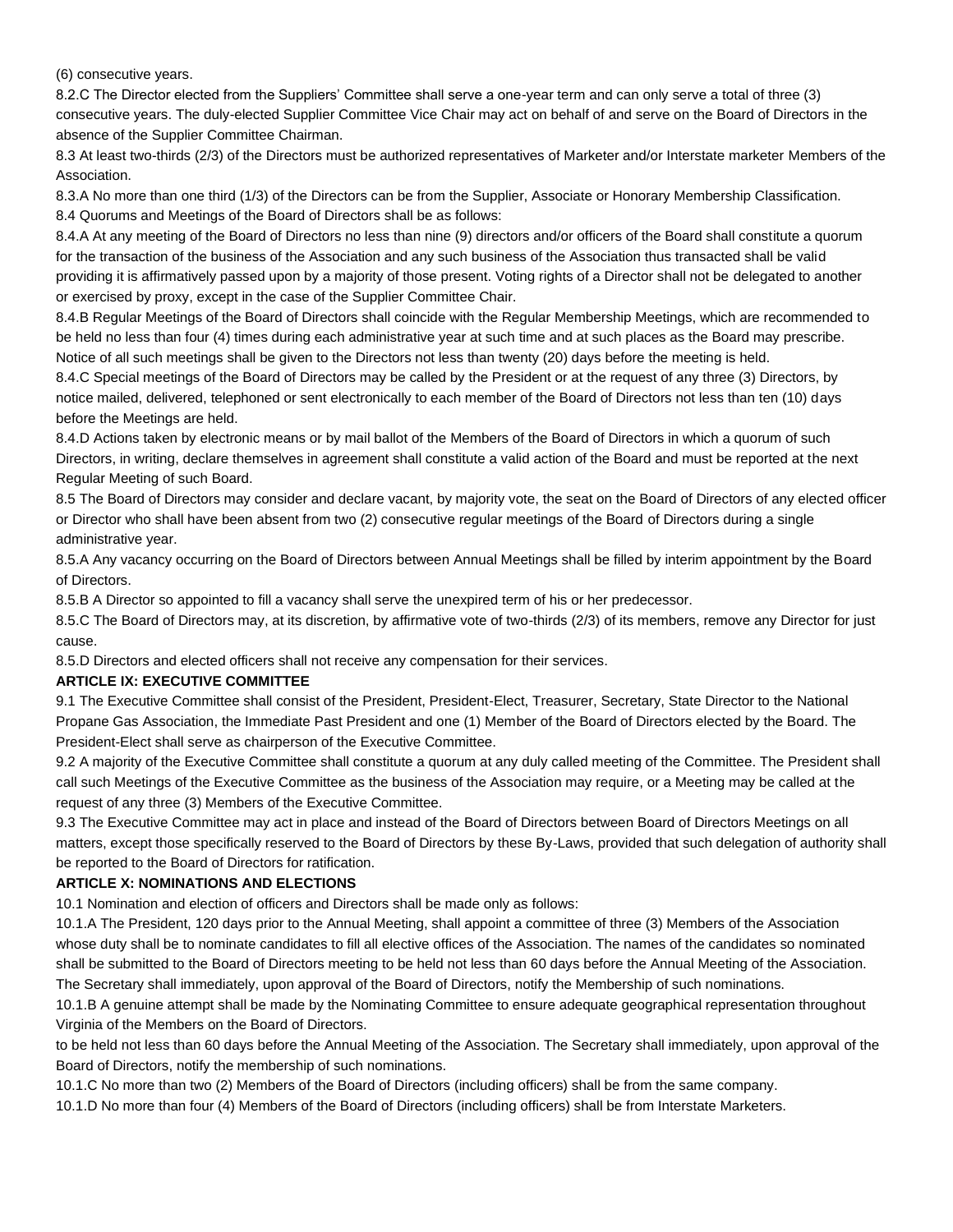10.2 Additional candidates for any office may, at any time, more than thirty (30) days before the Annual Meeting, be nominated by ten (10) or more Active Members filing a written nomination with the Secretary, who will automatically add their name to the list of nominees submitted by the Nominating Committee.

10.3 Thirty (30) days prior to the Annual Meeting and election, the Secretary will notify all Active members of the nominated candidates. 10.3.A Any Active Member unable to attend the Annual Meeting may submit a signed and dated ballot of all selected nominees and their respective offices by U.S. Mail only. These ballots shall be marked and returned to the Virginia Propane Gas Association Office, being postmarked no later than midnight five (5) days prior to the Annual Meeting. These ballots must be presented in the unopened envelopes to three (3) Active Members, appointed by the Board of Directors at the Annual Meeting, where they will be counted and the results will be announced to the Association.

10.3.B If there is no more than one nominee per office or position, the process of a mail ballot shall be eliminated and a voice vote will be taken on the entire slate of nominees at the Annual Meeting.

10.3.C The new Board of Directors shall take office at the closing session of the Annual Meeting.

10.4: Officers and Directors are elected based on their individual contributions to the Association and therefore cannot be replaced by another company representative or designee, except as stated in 8.5 of these Bylaws.

#### **ARTICLE XI: VOTING**

11.1 The right to vote or hold an elected office is restricted to Active Members only. Votes may be cast by written proxy.

11.1.A: Active Marketers or Interstate Marketers may cast one vote per registered Bulk Plant by the designated representative of said company. This applies to voting by the General Membership only. Votes cast during Board Meetings and Executive Board Meetings will be on a one person equals one vote basis.

11.1.B: Active Supplier and Associate Members may cast one vote per registered attending employee representative.

### **ARTICLE XII: MEETINGS**

12.1: The Association Meetings are recommended to be held four times per year, typically Winter, Spring, Summer and Fall, at a time and place designated by the Board of Directors.

12.1.A: Each meeting of the Association typically consists of the following components; educational/informational seminar(s), Committee Meetings, Regular Membership Meeting and Board of Directors Meeting.

12.1.B: Meeting formats should allow for the flow of information from Members to Committees, for presentation at the Regular Membership Meetings, and then to the Board of Directors for consideration.

12.1.C The Annual Meeting of this Association shall be held prior to November 1 of each year at a time and place designated by the Board of Directors.

12.1.D Special Meetings of the Association, as a whole, may be called by written request of a majority of the Board of Directors, or by fifteen (15) of the voting Members, or by the President. Such requests shall be in writing directed to the Association Secretary, and shall give the purpose of the meeting to be called. No other business is to be transacted. Such a request shall be honored by the officers of the Association within thirty (30) days of receipt of request.

12.2 Robert's Rules of Order shall govern all meetings of the Association, Board of Directors, Executive Committee and all other committees on any point not covered by these Bylaws.

12.3. A quorum of Members at any Regular, Annual or Special Meeting shall consist of those Active Members present.

12.3.A Once a quorum is established, the majority of the votes cast by those entitled to vote shall bind the Association.

# **ARTICLE XIII: COMMITTEES**

13.1 In addition to the Executive Committee, there shall be the following Standing Committees:

- 13.1.A Education and Safety Committee
- 13.1.B Governmental Affairs Committee
- 13.1.C Market Development Committee
- 13.1.D Membership Committee
- 13.1.E Suppliers Committee
- 13.1.F Young Gassers Committee
- 13.1.G VPAC Committee

13.2 Members of each Committee, with the exception of the Executive Committee, shall elect a chairman from its Members and schedule Meetings as necessary.

13.3 The President may appoint additional Ad-Hoc Committees to serve as required to carry out the Association's activities.

13.4 With the exception of the Executive Committee, all committees typically report their progress and activities at the Regular

Membership Meetings with any recommendations for later action by the Board of Directors.

# **ARTICLE XIV: AMENDMENTS**